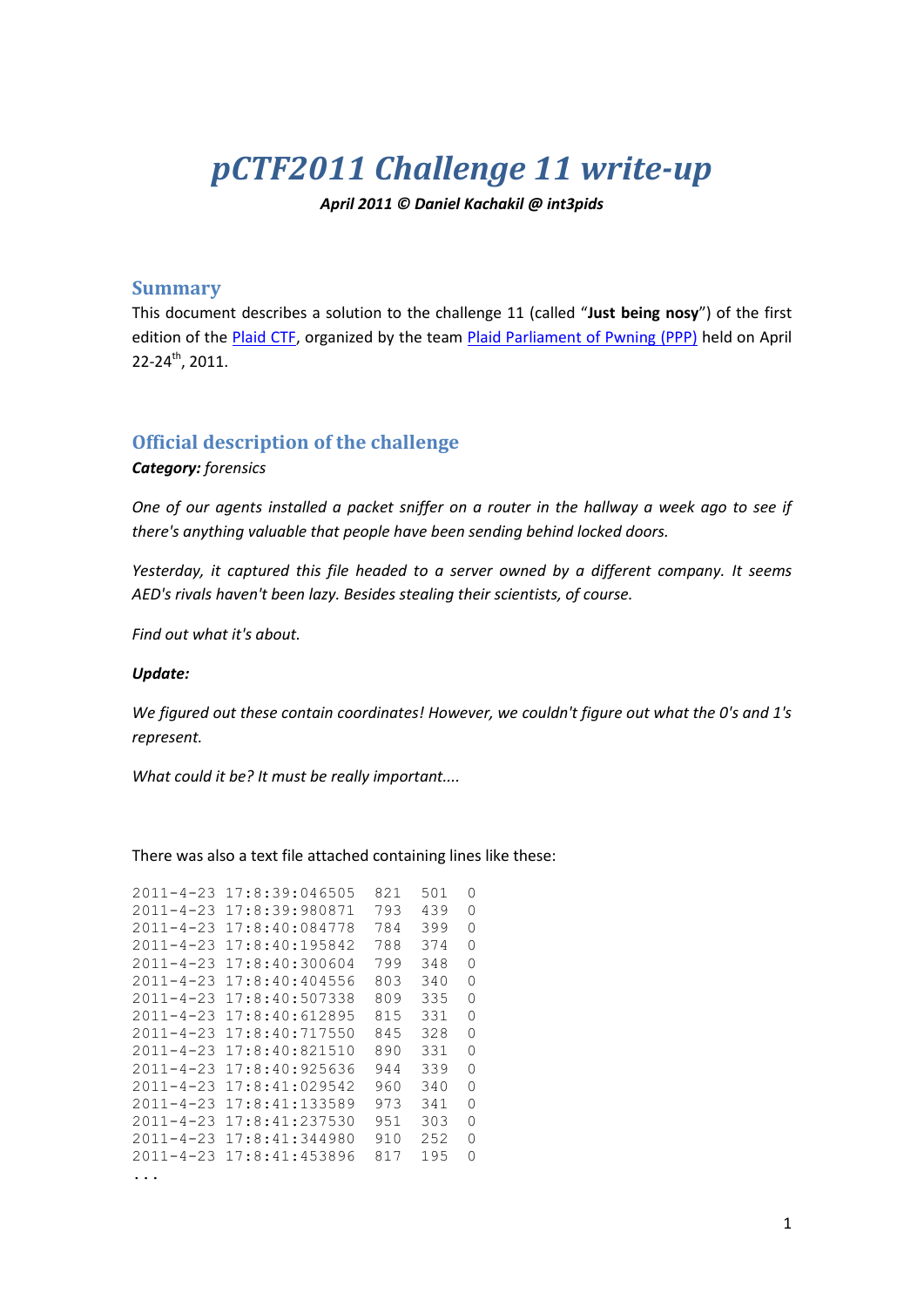# **Analysis of the data**

There are 5 columns in the file, so let's do some assumptions based on the data contained in each one. The first column must be a date and the second column must be a time in a highprecision format. Ok, so if the clue is talking about coordinates, they must be the ones in the next two columns ( $3<sup>rd</sup>$  and  $4<sup>th</sup>$ ). The remaining column only contains zeros and ones, so for now we will only assume that is some kind of boolean data.

Because the first two columns are in descending order and very close in time, we will strip them, so only 3 columns will remain in the file. Now let's do another logical assumption after analyzing the ranges of the data: the coordinates are paired (x, y) in a two-dimensional space (in a plane). And it seems the values fit in a common screen resolution (by chance?) ;-)



Wow! This plot seems to be very interesting, because the dots are clearly describing some kind of natural movement. We can assume that it's a mouse (or touchpad) moving across the screen, so the third column must be the state of the click button, right? Let's draw the dots which third column is 1 to see where these hypothetical clicks are.

| P pCTF2011 Chal 11 Solver - by Kachakil |                                                                                                                                                                                   | $\square$ D $\times$ |
|-----------------------------------------|-----------------------------------------------------------------------------------------------------------------------------------------------------------------------------------|----------------------|
|                                         |                                                                                                                                                                                   |                      |
| $^{\circ}$ x $^{\circ}$                 | $\mathbf{x}$<br>$\sim 100$ K $_{\odot}$<br>$\mathbf{x}$                                                                                                                           |                      |
|                                         |                                                                                                                                                                                   |                      |
|                                         | $\mathbf{y} = \mathbf{y} \in \mathbf{X}$ , we have $\mathbf{x}$<br>$\mathbf{z} = \mathbf{z} \times \mathbf{z}$ . The $\mathbf{z}$<br>$\mathbf{x}$<br>$\mathbf{x}$<br>$\mathbf{x}$ |                      |
| $\pmb{\ast}$                            | $\mathbf{x}_{\mathbf{X}}$<br>$\mathbf{x}$<br>$\mathbf{x}^{\top}$<br>$\mathbf{x}$                                                                                                  |                      |
|                                         | $\mathbf{x} = \mathbf{g} \mathbf{x}$<br>$\mathbf{R}_\parallel$                                                                                                                    |                      |
| $\boldsymbol{\ast}$                     | $\mathbf{x}$<br>$\mathbf{w}$<br>$\sim$ 80                                                                                                                                         |                      |
|                                         |                                                                                                                                                                                   |                      |
|                                         |                                                                                                                                                                                   |                      |
|                                         |                                                                                                                                                                                   | $\pmb{x}$            |
|                                         |                                                                                                                                                                                   |                      |
|                                         |                                                                                                                                                                                   |                      |
|                                         | $\mathbf{x}$                                                                                                                                                                      |                      |
|                                         |                                                                                                                                                                                   |                      |
|                                         |                                                                                                                                                                                   |                      |
|                                         |                                                                                                                                                                                   |                      |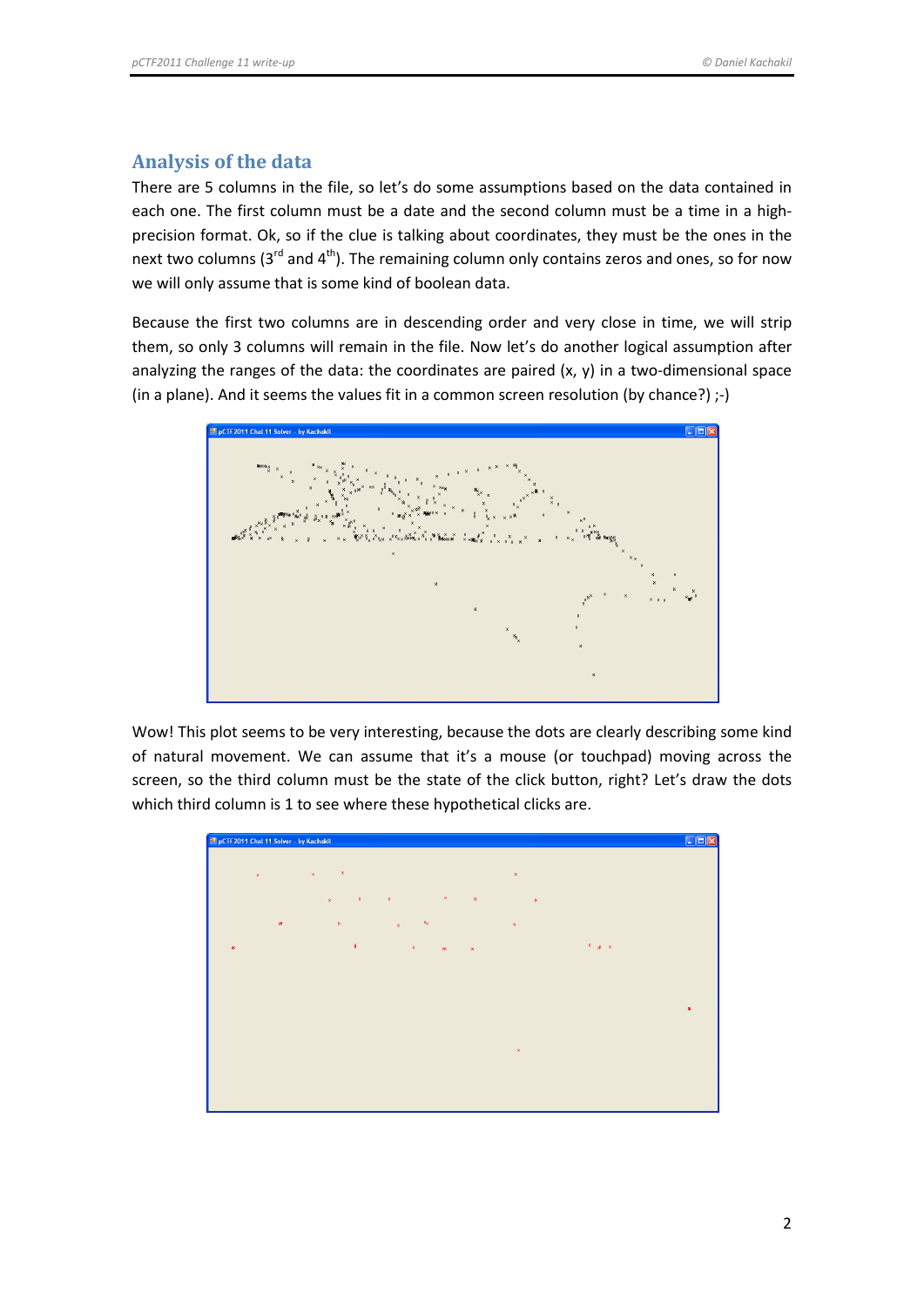I'm sure that I'm not the only one seeing a virtual keyboard behind these clicks... Ok, in the CTF I actually assumed this theory from the beginning and got to the solution quickly, without these drawings, but I'm describing here the analytical and logical path to the solution! :-)

## **Getting the solution**

Well, if we are assuming that we're dealing with a virtual (on-screen) keyboard, then we only have to focus on the clicks, not on the movements. But the order is also very important, so let's draw a keyboard background numbering each click, to see what we will get.

| PCTF2011 Chal 11 Solver - by Kachakil<br>×. |                      |                |     |        |         |                    |         |         |                     |     |    |        |    |   |         |                 |      |
|---------------------------------------------|----------------------|----------------|-----|--------|---------|--------------------|---------|---------|---------------------|-----|----|--------|----|---|---------|-----------------|------|
| $\circ$<br>$\mathsf{L}$                     | $\cdot$ <sub>4</sub> | $\prime\prime$ |     | P<br>З | 16      | $\mathsf{O}/$<br>O | &<br>O  |         |                     | 8   |    |        |    |   |         |                 |      |
|                                             | $\bullet$            | $\omega$       |     | 37     | R<br>€  | 30                 | 20      |         |                     | 17  | 12 | P      | 10 | U | $\star$ | $\sim$          |      |
|                                             |                      | $\frac{A}{x}$  |     |        | D<br>28 |                    | G<br>18 |         | $\mathbf{L}$<br>719 |     | κ  | 9      |    |   |         | #               |      |
| $\mathbb{L}$ $\mathbb{B}$                   |                      |                |     | 7      | 一姐      | V                  |         | B<br>26 | ΙN                  | 235 |    |        |    |   | ግ ጦ     | $\beta$ $\beta$ |      |
| Strg                                        |                      |                | Alt |        |         |                    |         |         |                     |     |    | Alt Gr |    |   |         |                 | Strg |

The image is still a bit confusing, not only because of this awful keyboard layout, but because there are some numbers overlapped. Anyways, it seems that we're clearly on the right track, and it's trivial to animate the sequence pausing some seconds after each click to get a step-bystep solution.

The first key pressed is the "H" (click 7), the second is "3" (click 8), the third is "L" (9), the fourth "P" (10), and so on…

# **Flag of the challenge**

**h3lpimc4ught1nabadr0mance**

# **Source code used**

I know most of you hate this language (I don't understand why), but my code is in VB.NET... :-P

The file "keboard.jpg" used in this code was taken from [here.](http://tech2techtalk.files.wordpress.com/2010/03/keyboard.jpg)

The file "data.txt" contains the last 3 columns of the original file (in my case, I stripped it with Excel). Notice that the final file of the challenge is not the one mirrored on shell-storm.

```
 Private Sub Form_Load(...) Handles MyBase.Load
    Dim img As New Bitmap(1100, 600)
    Dim g = Graphics.FromImage(img)
    Me.Size = img.Size
    Me.BackgroundImage = img
    Me.Show()
    Dim keyboard As New Bitmap("keyboard.jpg")
```